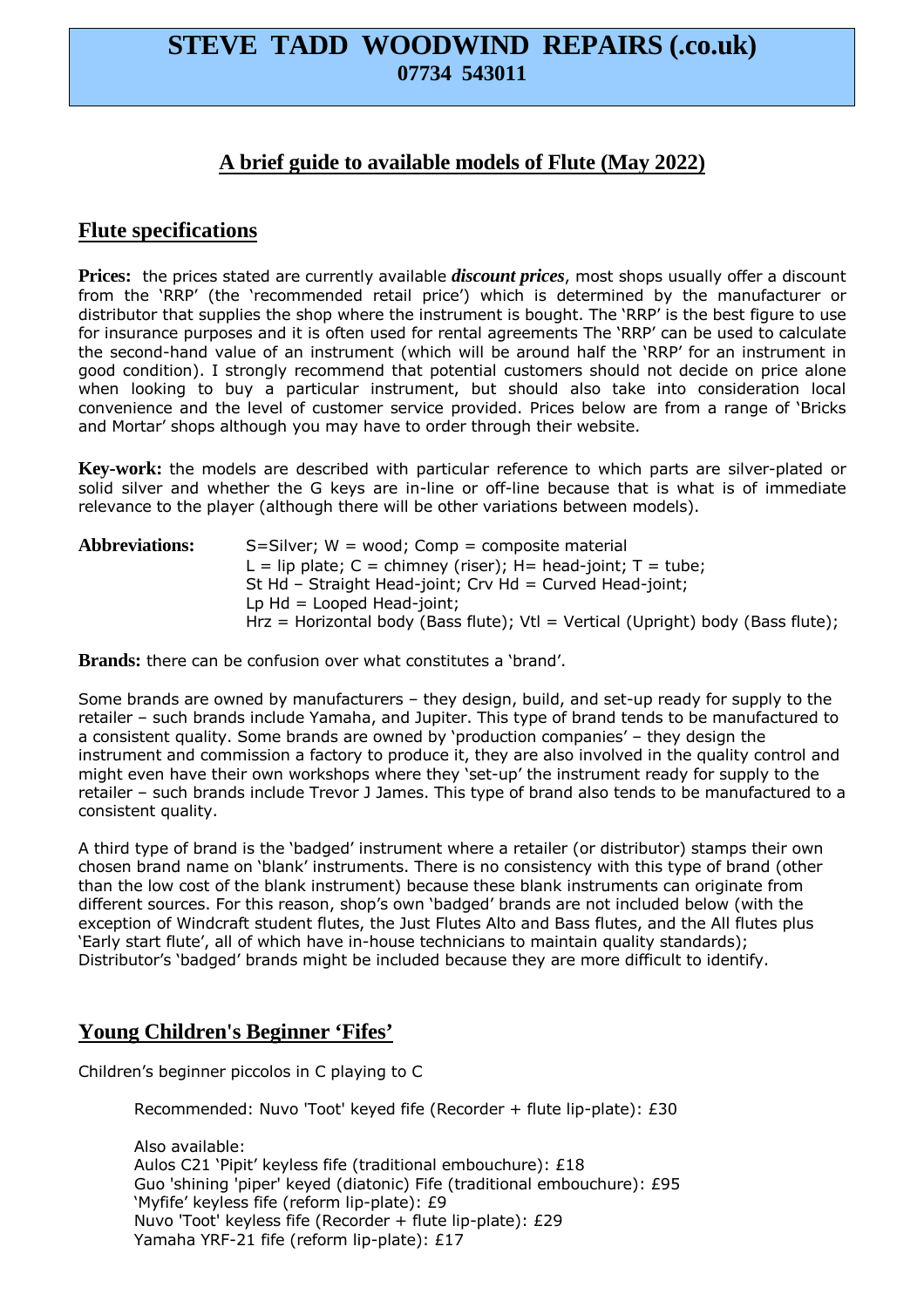# **Children's Beginner flutes**

Shortened Flutes (flutes in C playing down to Low D) AFP 1K 'Early start': curved head-joint to D £195 Nuvo 'Jflute' (plastic): curved head-joint to D £132 Jupiter Jfl700UD (metal): curved head-joint to D (Prodigy 313) £625 Jupiter JFL700WD (metal): looped head-joint to D (Prodigy 509s) £575

Regular size Flute (Plastic) Nuvo 'flute': Straight Head-joint to C £149

#### **Student closed-hole flutes** (excluding most budget instruments below £240)

The prices for Standard and Premium flutes are usually for models with straight heads unless otherwise indicated but curved heads are available for all models (looped head on Jupiter models)

| Standard student: | Recommended:<br>Jupiter Jfl700ec £398 (or JFL511 if avail £398)<br>Trevor James 10xe IV £449 (or TJ10xp SLR (SL + C) £409)<br>Or TJ 10x 'open G#' £475 (Note: non-standard fingering!)                                                                                                                                                                           |
|-------------------|------------------------------------------------------------------------------------------------------------------------------------------------------------------------------------------------------------------------------------------------------------------------------------------------------------------------------------------------------------------|
|                   | Also available: Trevor James / Kurioshi Vivace £229; Trevor James 5x £273;<br>Windcraft WFL-110 £205                                                                                                                                                                                                                                                             |
| Premium student:  | Recommended:<br>Yamaha 212 £485 (or Yamaha 212SL £595)<br>Pearl 505E £515 (or Pearl 525E with SL £478)<br>Also available: Armstrong 230E £525; Guo Tocco plus (comp) £650<br>Trevor James 31PF 'Privilege' £549 (SL+C).                                                                                                                                          |
| Advanced student: | Recommended: Azumi AZ-Z1E (SL+C) £999<br>Also available: Azumi AZ-Z2E (SH) £1229 or AZ-S2 (SH) £1449; Di Zhao<br>DZ601 (SH) £989; Guo 'New voice' (comp) £995; Miyazawa MJ-101 (SP)<br>£895; Miyazawa MJ-101SE (SH) £1450; Pearl 665E (SH) from £876; Trevor<br>James 31CF 'Chanson' (SH) £755 or TJ 31CP 'Copper body' (SL+C) £995;<br>Yamaha YFL312 (SH) £959. |

#### **Student open-hole flutes**

The models listed above under 'student closed-hole' flutes are usually available as open-hole flutes at approximately the same cost.

#### **Student flutes available with Low B foot-joint**

Most the manufacturers of the student models listed above do supply at least one model in their student range with a B foot-joint but whether retailers stock them is another matter. The cost of a flute supplied with a B foot-joint is usually extra. It is possible to purchase a new B foot-joint separately (Jupiter £275, Pearl £300, Trevor James £250, Yamaha £195); if a separately purchased foot-joint does not fit your existing flute exactly then usually it can be adjusted by a repairer for a small charge.

### **Student head-joints**

Curved Head-joints can usually be supplied with new student flutes as an alternative (but usually at an extra cost) or in addition to a straight head-joint; some makes can be bought separately. If a separately purchased head-joint does not fit the existing flute exactly, it can be adjusted by a repairer for a small charge.